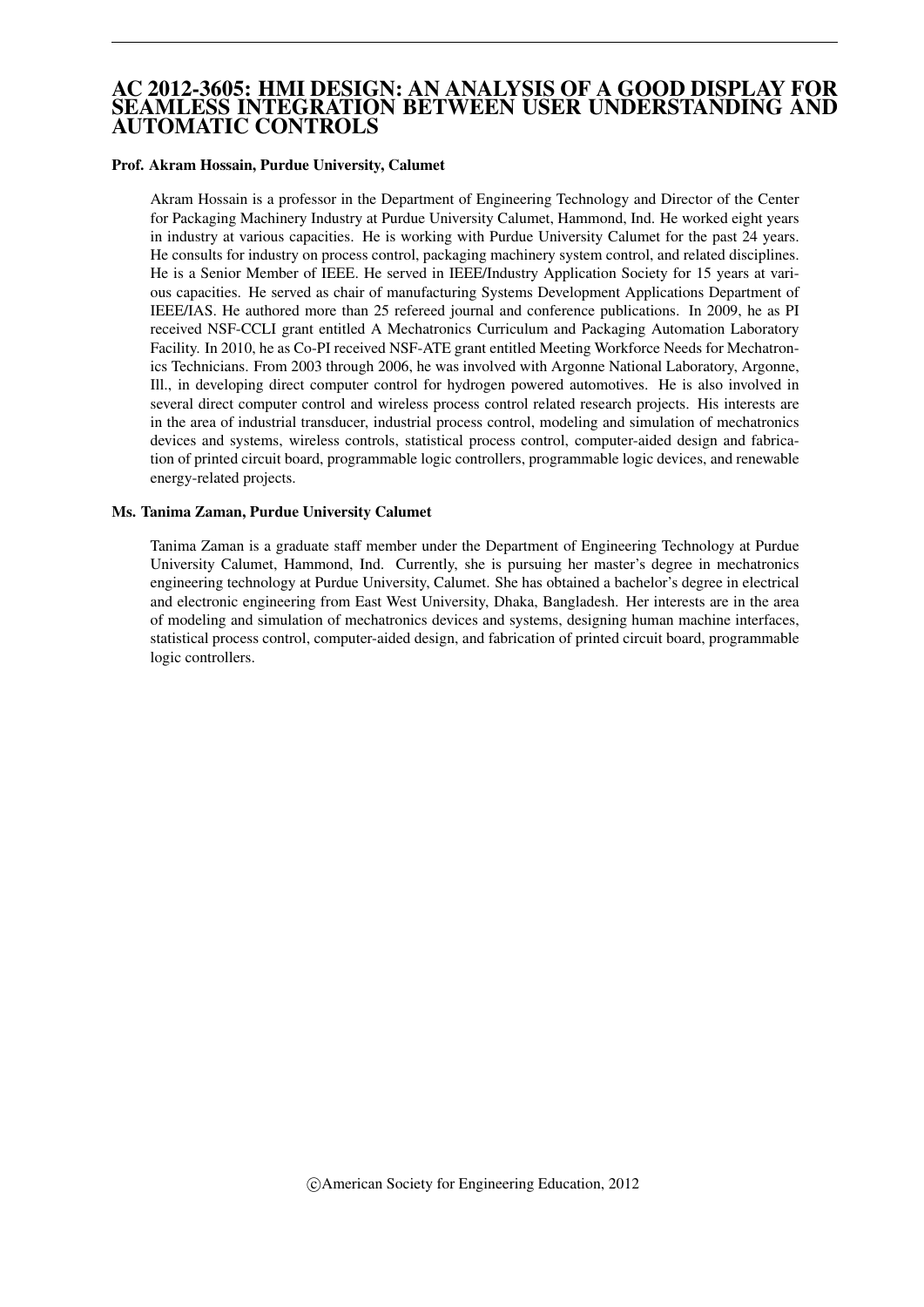# **HMI Design: An Analysis of a Good Display for Seamless Integration Between User Understanding and Automatic Controls**

### **Abstract:**

In process automation industry operator interface is usually a Human Machine Interface Unit (HMI). HMI plays a significant role in creating a friendly visual environment between the user and the technology. It is considered to be the window to the automation control system. Controlling through finger touch has replaced the use of hammers and manual switches enormously. With the increasing application of HMIs in industry, a good number of software tools are being introduced and the competiveness in designing HMI displays is increasing tremendously. This paper focuses on various important aspects in designing HMI displays to meet the quality criteria such as ease and seamlessness in user understanding, efficiency of learning the HMI design software tools and satisfaction of the operators to control large systems. These aspects consist of issues with screen layout, color representation, graphics and pictures, text and data values, alarms, navigation, control and so on. The scope of this paper is to gain knowledge about how to incorporate as much information in one limited display monitor, by multiple numbers of pages in a graphical hierarchy. This is needed to provide an operator with clear visual understandings of process operations with both moderate and complex applications. This paper also consists of appropriate guidelines for designing an HMI unit in a most efficient way. As examples we designed an HMI unit intended to control a packaging machine coupled with Allen-Bradley CompactLogix and MicroLogix Programmable Logic Controllers (PLC) systems.

### **Introduction:**

Major portion of the operations in modern manufacturing industries are performed by the implementation of automation technology. In order to achieve high productivity from the automated machineries used in the industries at present, the technology is growing more complex, making issues of end-product equipment safety, ease of operation and reducing human error extremely significant. As a result the interaction between human operators and automated machines are becoming more critical. Human machine interfaces (HMIs), enable the operators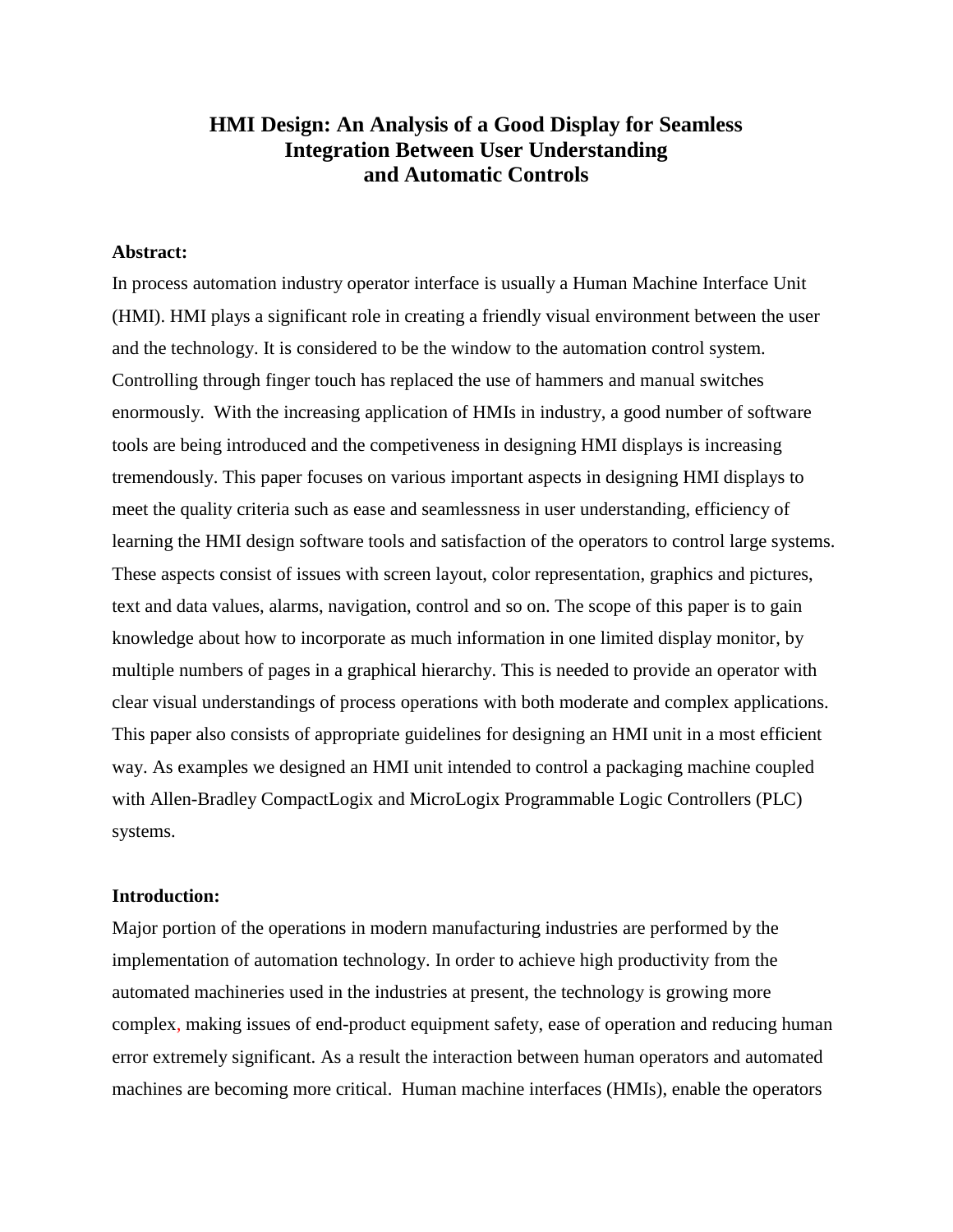for complicated machineries to see, touch and control high stress industrial processes through touch screen displays. As HMI systems are turning to be the principal point of interaction between the user and the machine/process in automation industry, a good HMI display makes this interaction flawless and smooth. On the contrary, a poor HMI design makes it difficult for the operators to have a clear understanding of the machine/process and contributes to reduced systems performance, significant amount of production loss, or even accidents/fatalities at worst.

In the process industry, high performance HMI display design focuses on providing maximum amount of effective information related with a machine/process. There is a misconception that incorporating more raw data means providing more information. In real sense, providing useful data with proper presentation is reflected as information while designing an efficient HMI display. Well-designed HMIs result to visually better system understanding and easy troubleshooting for the operators. Unfortunately, many design engineers do not emphasize on practicing industrial standards while designing HMI displays for controlling complex machineries. Most of the designers have the tendency to design screens with bright colors and complicated graphics (e.g. flashing animated flames, 3D process vessels, spinning pumps/ moving conveyers etc). These kinds of displays make it difficult for the operators to be able to visually understand the overall operational conditions of the process. Not following the specified industrial color codes may result to confusions or misinterpretations of control commands which increase the probability of human errors and may even cause system breakdown/production loss.

As the market is becoming intensively competitive, all of the above aspects along with some other important factors such as, graphical hierarchy in multiple page display, proper system alarm status etc, are critical for designing a operator friendly and efficient HMI unit design.

### **HMI Touch Panels:**

In the present context, most of the companies providing automation machine building solutions are including HMI touch panels as an integral component of their automated systems. Most of the HMI panels have specific design environment software tools provided by the HMI manufacturing company. Rockwell Automation's Allen-Bradley PanelView™ Plus series (AB PanelView™ Plus 600, AB PanelView™ Plus 1000 etc) HMI touch-screens are most commonly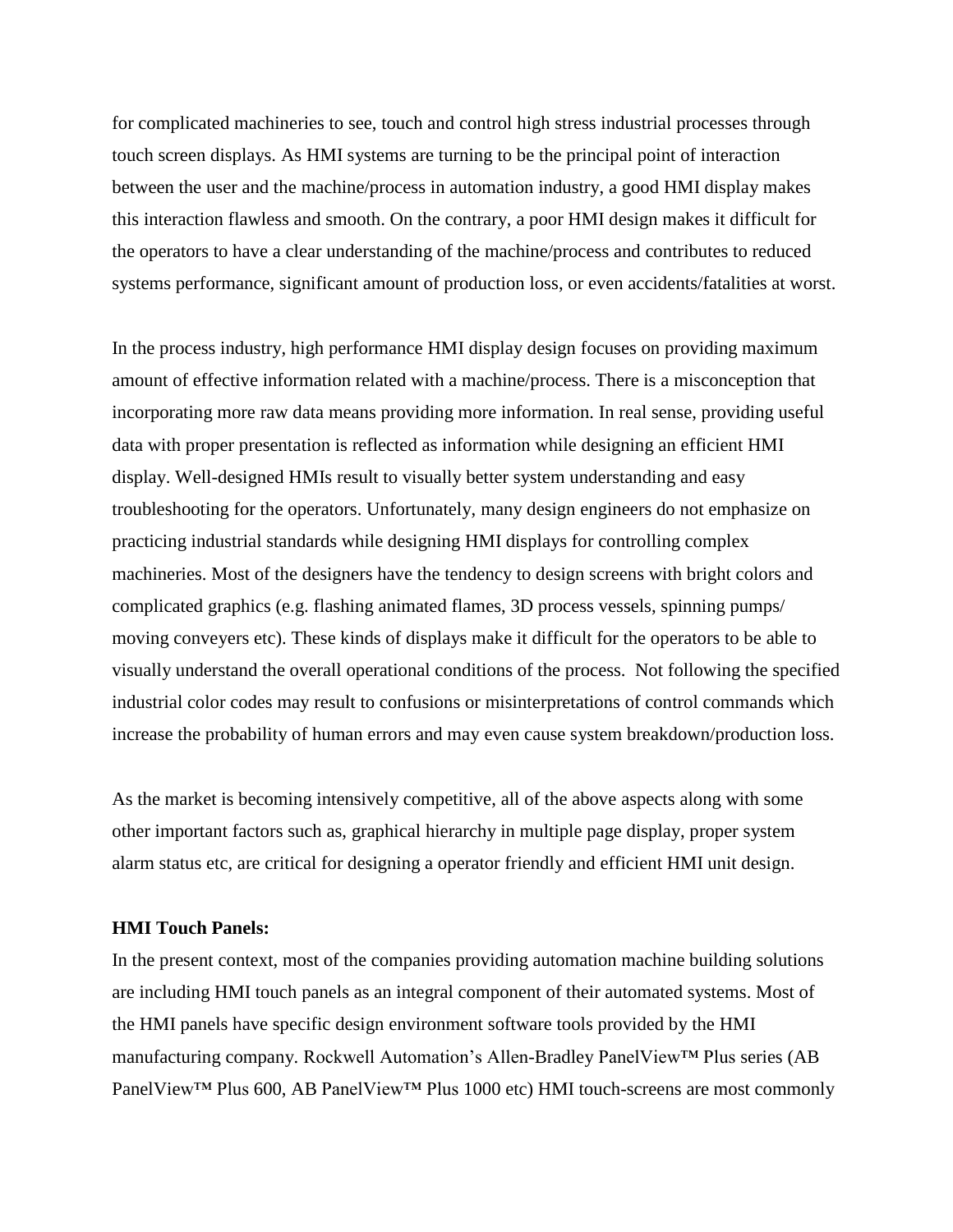used as operator interfaces in the industry today. Rockwell Automation's FactoryTalk View Studio software allows the engineers to create applications in a single PanelView™ Plus series design environment. These HMI panels are able to successfully communicate with either of Allen-Bradley CompactLogix or MicroLogix PLC (programmable logic controller) series for sophisticated industrial motion controls as well as a significant range of other automation applications<sup>1</sup>. Eaton Cutler-Hammer HMI operator interfaces are designed by Eaton HMISoft software in a very user friendly environment for controlling a wide range of robust industrial automation applications. Schneider Electric's Magelis, Mitsubishi Vision 1000 series, Siemens Simatic Panel, are also equally popular for industrial automation controls applications. Other than the HMI panels mentioned in this paper, there are many other types of human machine interface touch screens that are being used in various industrial applications.

### **Design Methods for Efficient HMI Displays:**

In the automation world, the definition of a good HMI display is not limited within few perfect sentences. Presently, all modern control panels are visual displays, designed in such a way that fulfills a range requirements in order to achieve maximum operational efficiency and minimum or no human errors. While designing an HMI monitor with multiple visual displays, two major factors should always be taken under consideration, (1) the screen must be able to hold operator's attention with maximum display clarity and (2) the design must allow a person with no training or little experience to be able to successfully operate a machine.

In this paper we are focusing on a few fundamental factors critical to HMI touch-screen display design. The objective here is to provide design guidelines to accomplish an effective HMI which will enable its operators to operate in a very user friendly way with maximum operational simplicity.

### *Screen Layout*

Proper screen layout is very important for a good HMI display. Generally, a human operator scans an HMI screen, as any other regular screens, starting from top left corner to right and then down the screen. So, the important objects of a system should be in an area within the page where the operator's attention goes easily. The alarms should be on the top of the page. Any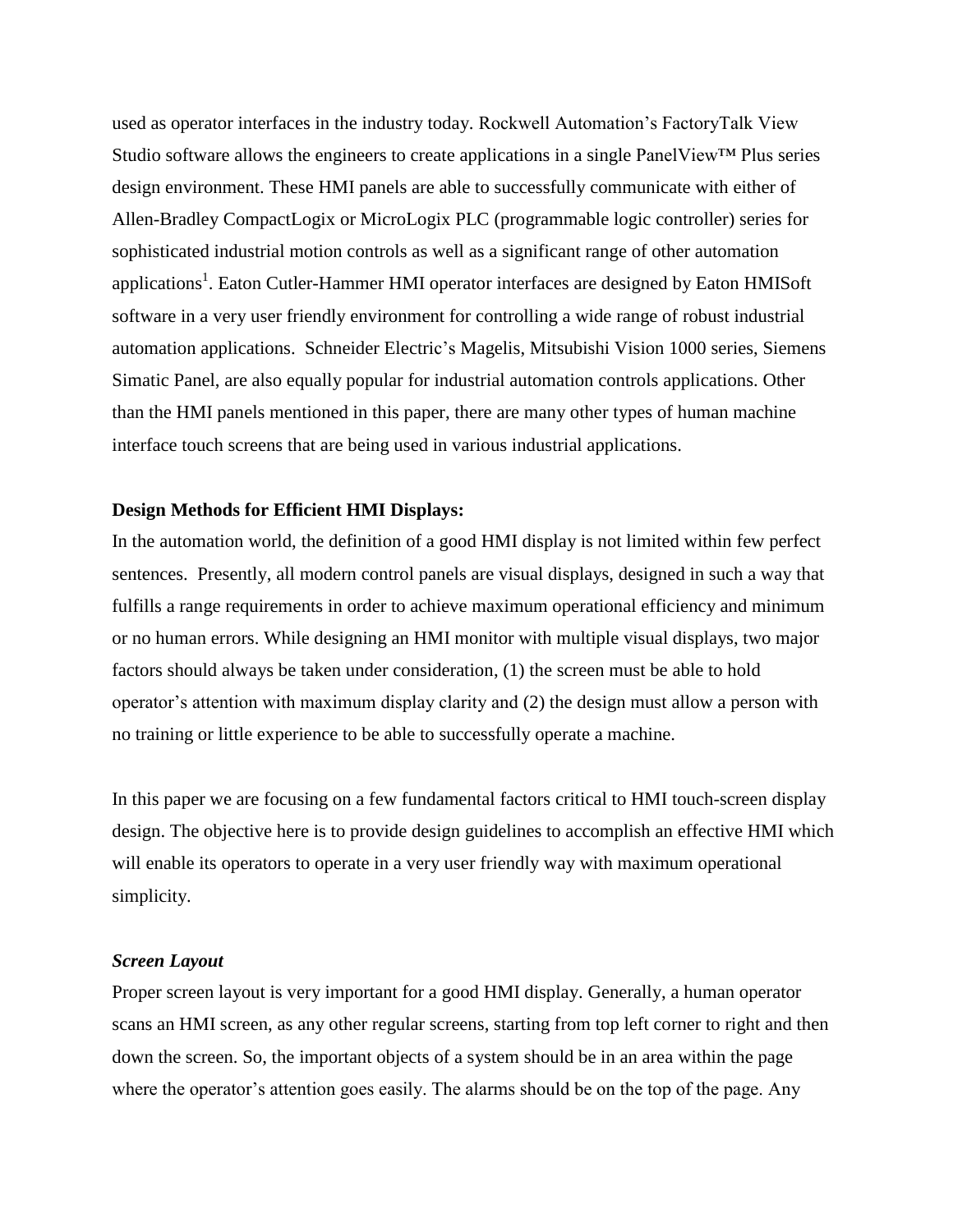graphical image object should be on the center left with key data on the center right of the page. It is recommended that start, stop or controls are kept in the lower left side and the navigation on the lower right side of the page. All objects should be highlighted with black outlines.<sup>2</sup>

## *Color Issues*

Before designing an HMI display it is very important to have a very good understanding about how to use colors. Color is a very powerful tool for visual presentations. At the same time it can cause danger in operation if misused. Therefore, choosing the right color for the background, control buttons, alarms, text and other objects is very critical for good HMI design.

### **Background Color**

Primary colors (red, green, blue) should never be used as background color in an HMI. Although black and white provide good color contrast but using these in background makes the screen look glare. Therefore, these are also not right choice as screen background. For an HMI display background, it is always recommended to use pastel shades such as light grey, light brown etc. These colors are easier to look and provide good contrast for the dark/ brighter colors (i.e. red, yellow, green, blue etc) used for other components in the display page.

While incorporating multiple pages within one display, it is wise to use multiple shadows for each page so that the operators can visually identify different pages at a glance even from a distance.

## **Display Colors for Objects**

According to SCADA/HMI Design Standard, there are few colors those specifically should be used for representing certain operations. They are<sup>2</sup>:  $Red\rightarrow$  Stop, Emergency or Prohibition Green $\rightarrow$ Start or Safe Condition  $Y$ ellow  $\rightarrow$  Warning Blue $\rightarrow$ Mandatory Operation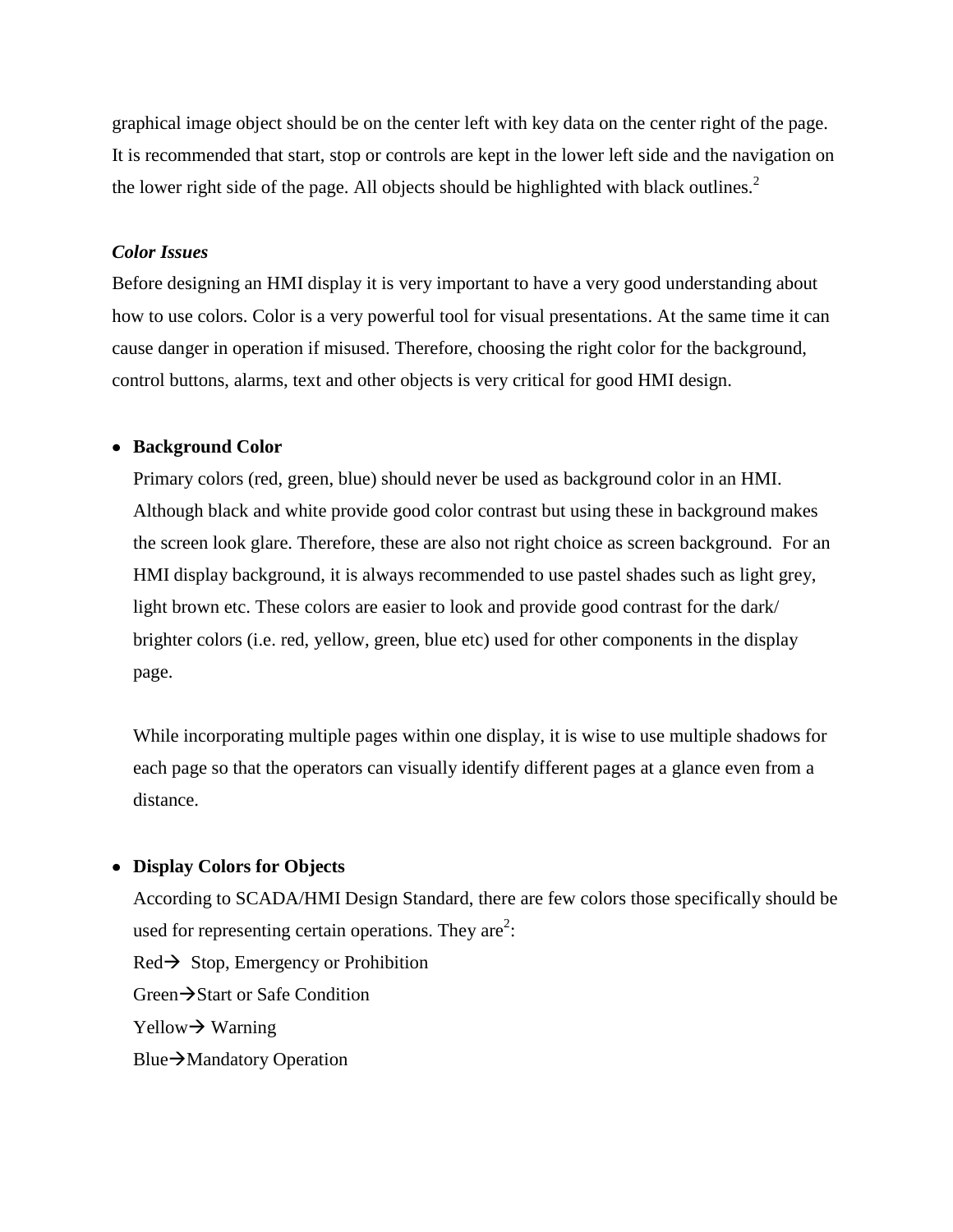While designing HMI display it is necessary that these color conventions are strictly maintained and clearly visible to the operators. In addition, these colors should never be used for any other purpose because it can result to misinterpretation or confusion for the operator. Dark colors should not be used on screen in large blocks because they can create complementary color image retention on the retina.<sup>2</sup>

Figure 1 and 2 below shows the difference between HMI screen with bad color selection on the left and proper color selection on the right. $3$ 





## *Graphics and Picture Issues*

When it comes to good HMI design, the general conception of using graphics does not work out. An HMI graphics should look "boring" rather than "cute" and "fancy". This means a good HMI graphics will never have big flashing animated lights, 3D vessels with bright colors, spinning pumps or moving conveyors. Putting an exact representation of P&ID or big bright measurement units are worse ideas while designing an HMI Screen. An HMI graphic should always have a gray background. There should be no animation and lots of crossing lines should be avoided, so that the operator does not get detracted from important dynamic data.

Mostly while designing HMI, it is important to include a representation of the complete process flow in the HMI screen. This makes the operators to visualize the plant and identify the locations of the measurements. A good HMI should always have consistent black process flow direction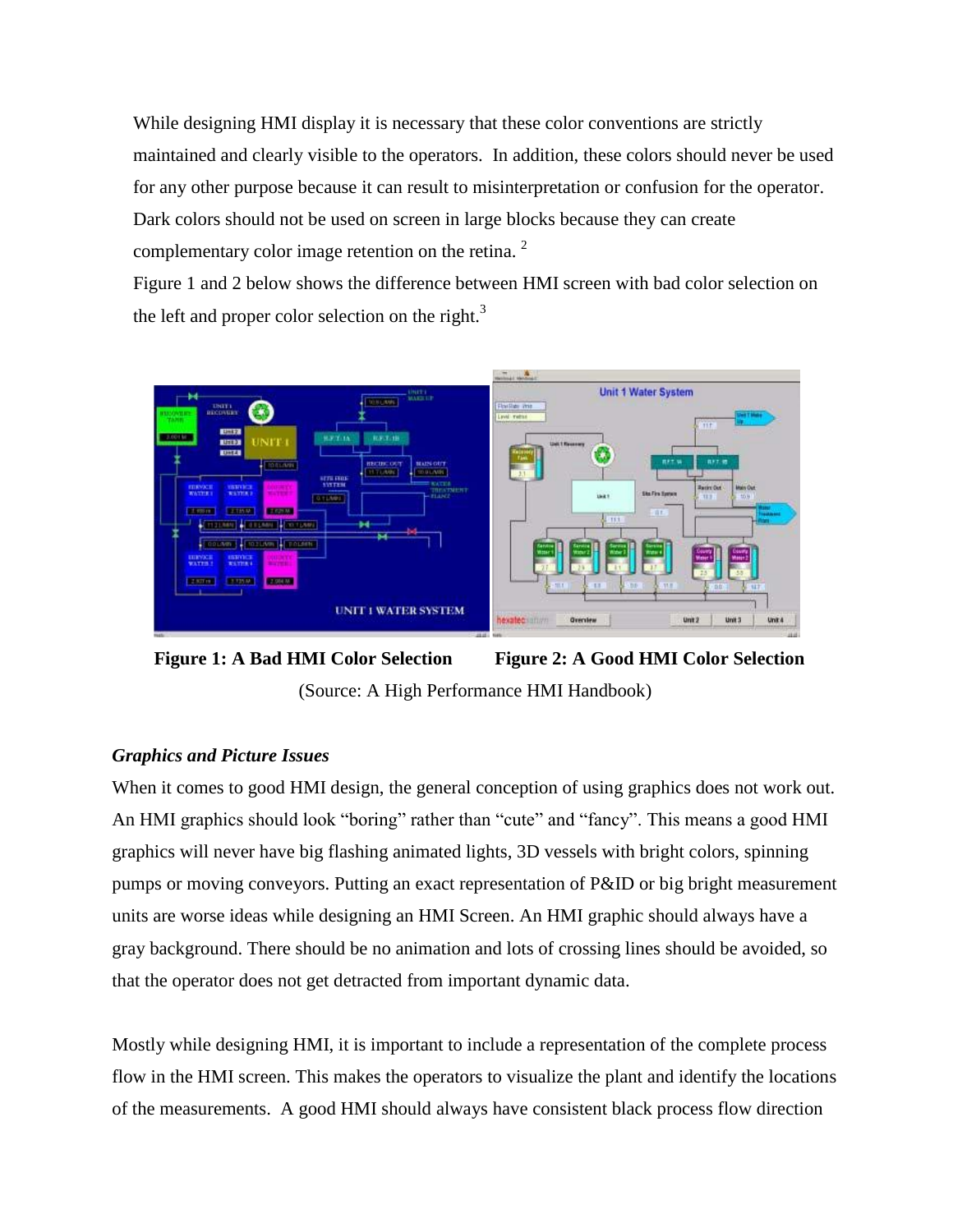and the use of color must be limited. An HMI graphics should always include trends so that the operator can easily follow the behavior of a plant and monitor possible excursions. Figures below show a bad HMI graphic and a good HMI graphic<sup>3</sup>:



# Figure 3: A Poor HMI Graphics Figure 4: A Good HMI Graphics. (Source: A High Performance HMI Handbook)

# *Display Text*

Text in an HMI screen is the most versatile way to convey information to the operator. Hence, proper font and color should be used in the display so that an operator can no way have difficulty to read and understand the information. It is always wise to choose fonts which are commonly available in most of the computers, such as Arial, Times New Roman etc. The size of the text should be as such that the operator can read the key information from several feet away without any trouble and all the text should be black. The texts for the heading and labels should be larger than the texts used for buttons and alarms. But too much variation in text size can make the display cluttered and visually confusing for the operators. Limited use of Upper-Case letters and underlines keep the operators from having eye strain. The heading of an HMI and the first letter of the labels should be in upper-case. All the rest of the texts should be in lower case letters. It is better to use underline for the heading. For labels and other texts on screen, sans-serif font is easier to read than serif.

# *Presenting Data Values*

Proper representation of data values of the system is very important for the operator to be able to read and observe important system parameters. The data values should be grouped in areas of an HMI screen. Data values place around pictures are often hard to scan. If an operator needs to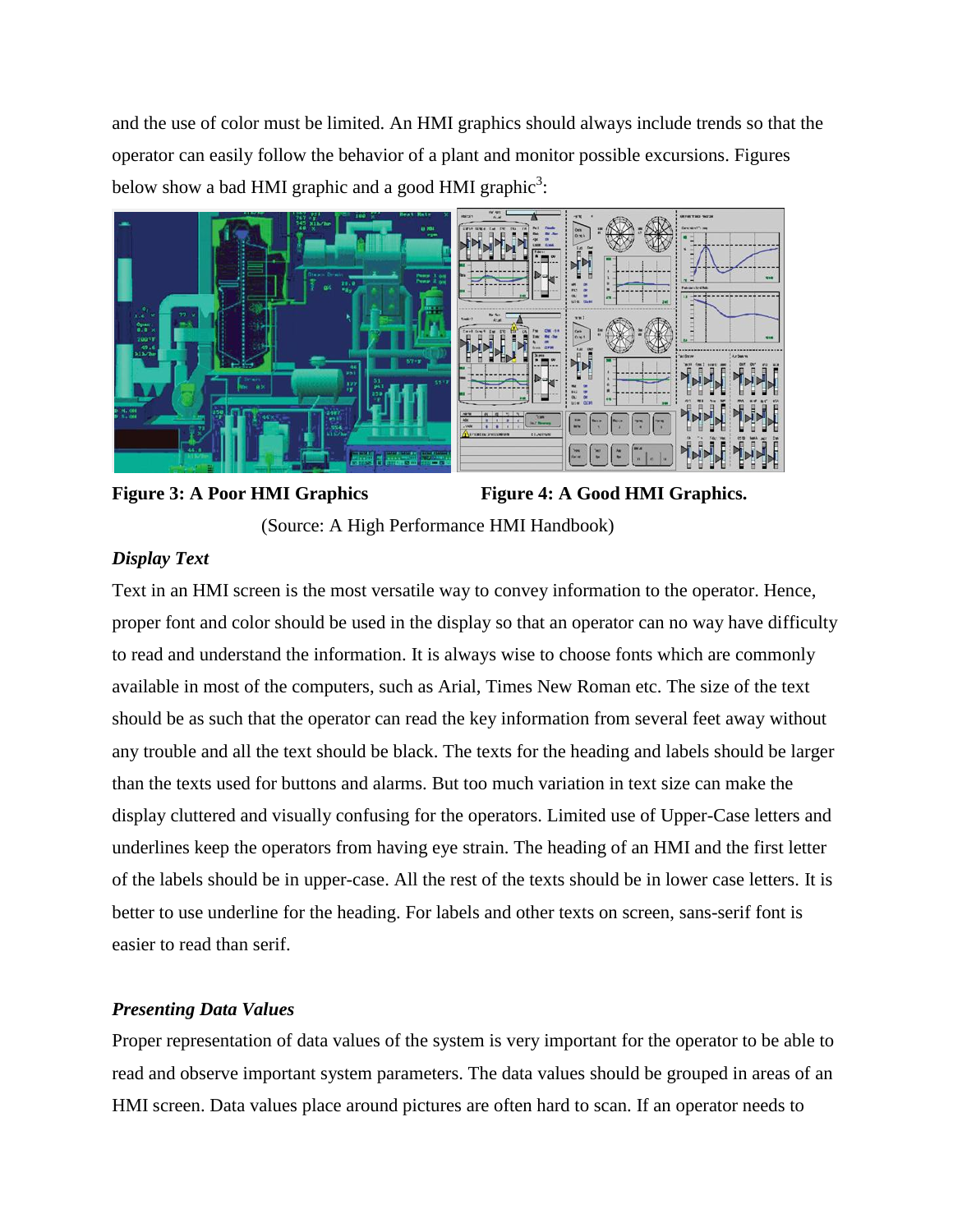compare between data values then the respective data values should be placed in table next to each other on the screen. In case of multiple data values the units should be mentioned with proper labeling and the data values should be placed in proper order.

It is always preferable to present data graphically. People often can understand and respond to data presented graphically much quicker than they can to data presented alpha-numerically. For example if an analog meter is used for representing some reading, it is much easier to visually get an idea of the value. This is significant to observe continuous changes of the readings. But when a user needs to know an exact value then numerical data is needed to be presented. It is always preferable to avoid unnecessary decimal places.<sup>2</sup>

### *Alarms and Event*

Alarm and event information are vital parts in HMI screen design because it enables the operator to identify system operations and avoid critical situation those may arise during a process. Alarms consider changes in a process or in its control system (e.g. operator action, configuration changes etc) those need to be recorded. While designing an HMI touch-screen, alarms should consist of the following characteristics:

- 1. **Informative:** No action required, e.g. Process stopped at 11.00 am.
- 2. **Warning:** Process could "Stop" or could be "Damaged" if no corrective action is taken soon, e.g. Bottle is not oriented accordingly.
- 3. **Blocking:** The controller takes an action against any risky condition to protect the process and further operation is prevented until the reason is cleared, e.g. "Cup Jam"

An event occurs whenever an operator reacts to alarms or makes any changes to the system. Alarms with different audio effects are often helpful for operators to quickly determine normal process conditions and when an error occurs that needs to be fixed.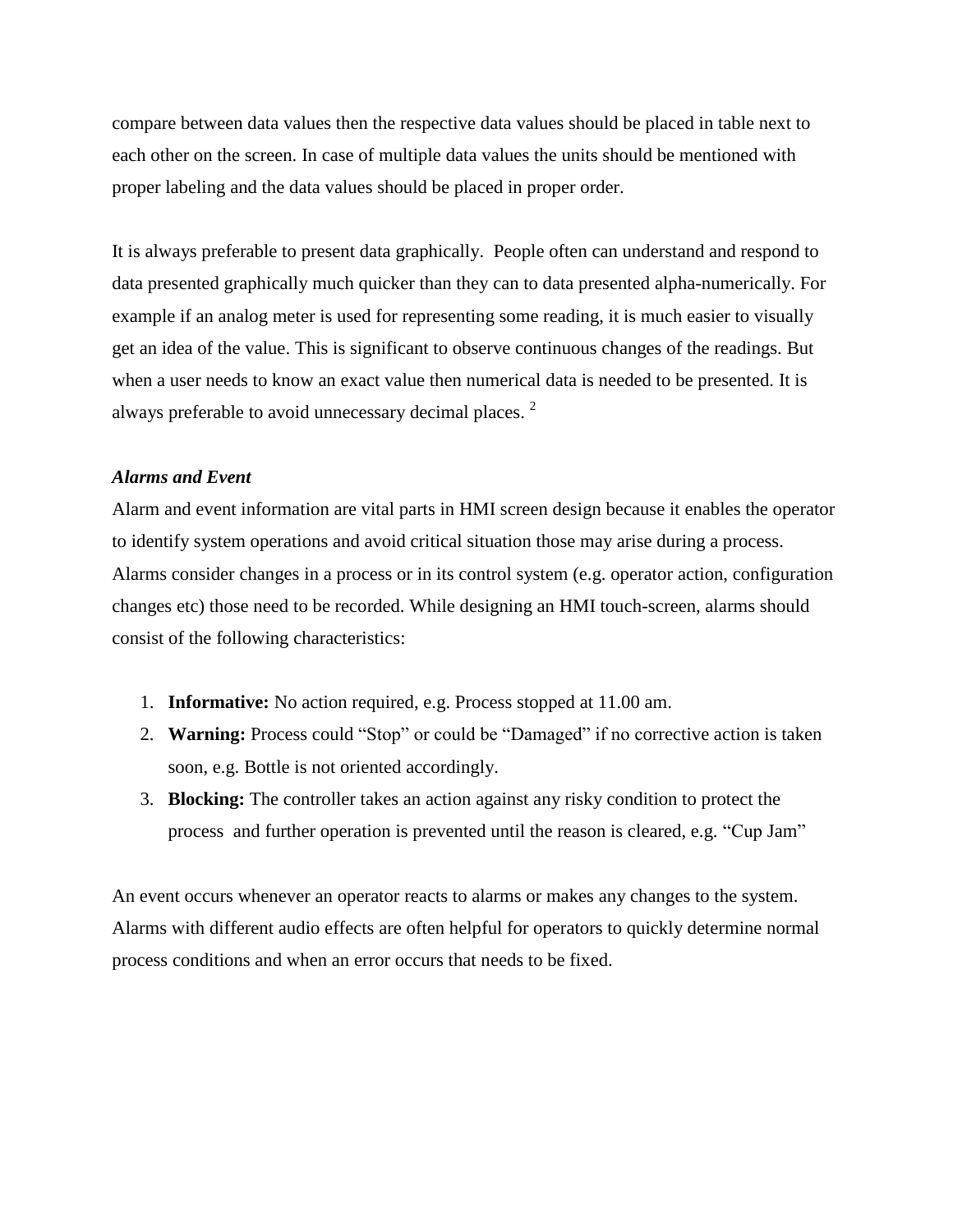## *Navigation and Controls*

Operator of a process should be able to change between HMI pages quickly and easily. Proper navigation button is needed for this purpose. Generally, these buttons are put in the bottom right corners so that the operator can easily determine it. A good HMI should always have a page with entire system overview. This is important for making it easy for the operator to determine which page to be at for different segments of a large process. Navigation buttons must consist of "Next" and "Previous" functionalities.<sup>1</sup>

Control buttons can be used for controlling a machine through an HMI touch-screen. All the buttons should be labeled properly with enough large space to hit easily with fingers. Start, stop and mandatory operational button should be designed as **SCADA** (Supervisory Control and Data Acquisition) color convention. All the Control Buttons should be grouped together on the bottom portion of an HMI touch screen. There should be pop-up windows containing "OK" and "Cancel" with each control button in order to avoid unwanted activation which may cause danger or injury.

### *Page Hierarchy*

A good HMI should always have a proper page hierarchy which reflects progressive exposure of more detailed information. According to the present industrial standards, the first page of an HMI is an "Overview" screen. This shows the operation of a process at a given time. Then the next pages comprise of detailed information where the actual interactions with a process occur. Page hierarchy enables operator to move down from overview to details in a logical manner. An HMI graphics hierarchy can be expressed in several levels as following<sup>4</sup>:

- **a.** Level 1: This page contains an overview that covers the entire process control. By seeing this page operators should be, at a glance, able to tell the overall operational condition of a process for which they are responsible.
- **b. Level 2:** This screen shows the sub-units of a large process. This screen should show all the information and controls necessary to perform task for each of the sub-units.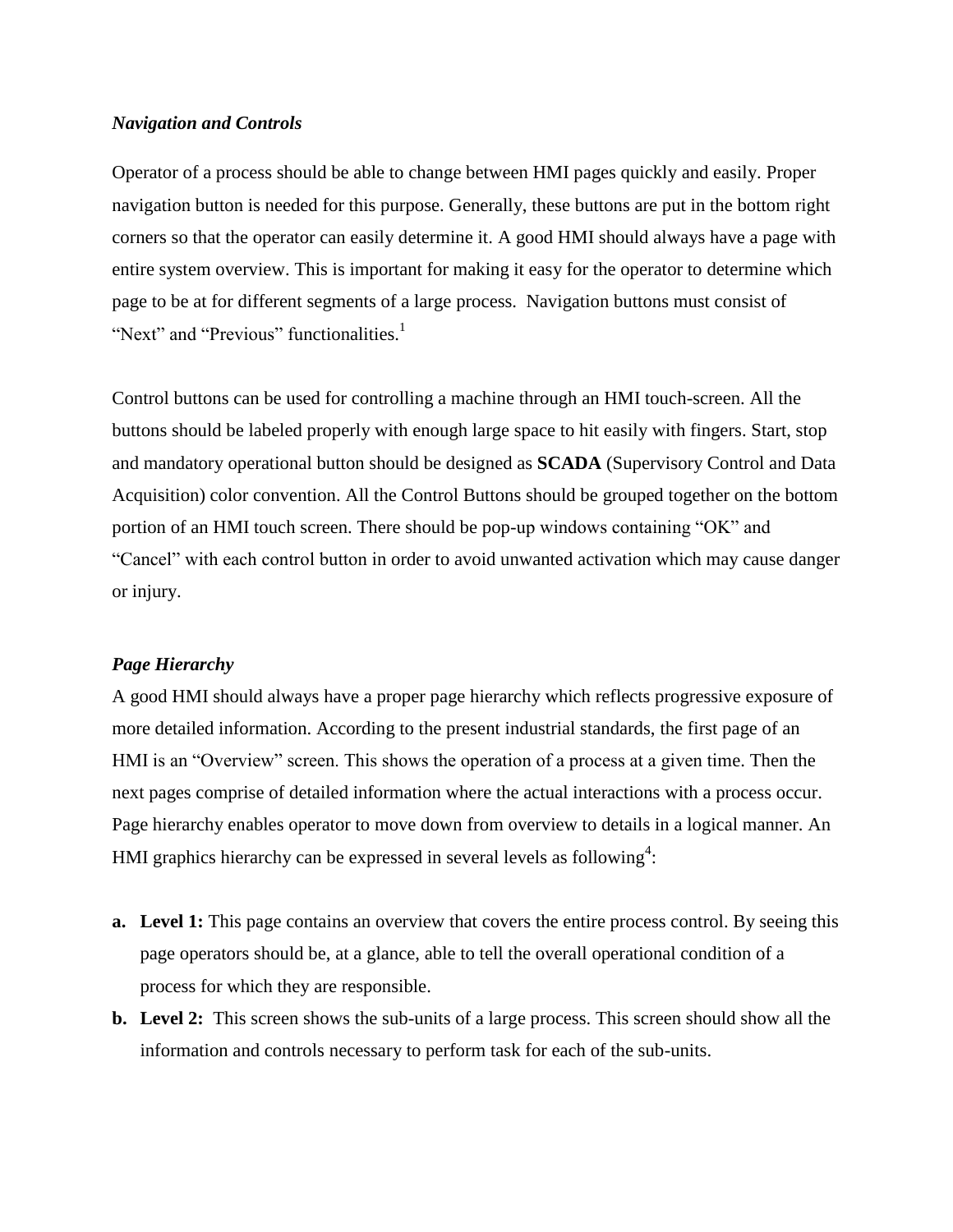- **c. Level 3:** These pages show all the detail about each single piece of equipment or process control scheme. These screens are used for system diagnostic purposes.
- **d. Level 4:** This level shows details of subsystems, sensors or components and miscellaneous information.

## *Operational Security*

While designing an HMI screen, security options should be taken under consideration. Security level functions are used in order to restrict user access depending on operator levels. Password protections restrict access to specific screens, such as management and maintenance screens. This helps to improve screen security which in turn ensures both machine and operator's safety.

### **Samples of a Bad and Good HMI Design**

Below is an example of an HMI design that no way satisfies industrial standards:



ULTRA 3000 SERVOMOTOR CONTROL

**Figure 5: A Bad HMI Touch Screen Design**

In comparison to the bad HMI design above, this paper shows an example of industry standard Allen-Bradley PanelView™ Plus 600 HMI Design with multiple operational screens. Here, we have performed motion control operations using Allen-Bradley Kinetix 6000, Allen-Bradley Ultra 3000 for and Allen-Bradley PowerFlex® 4.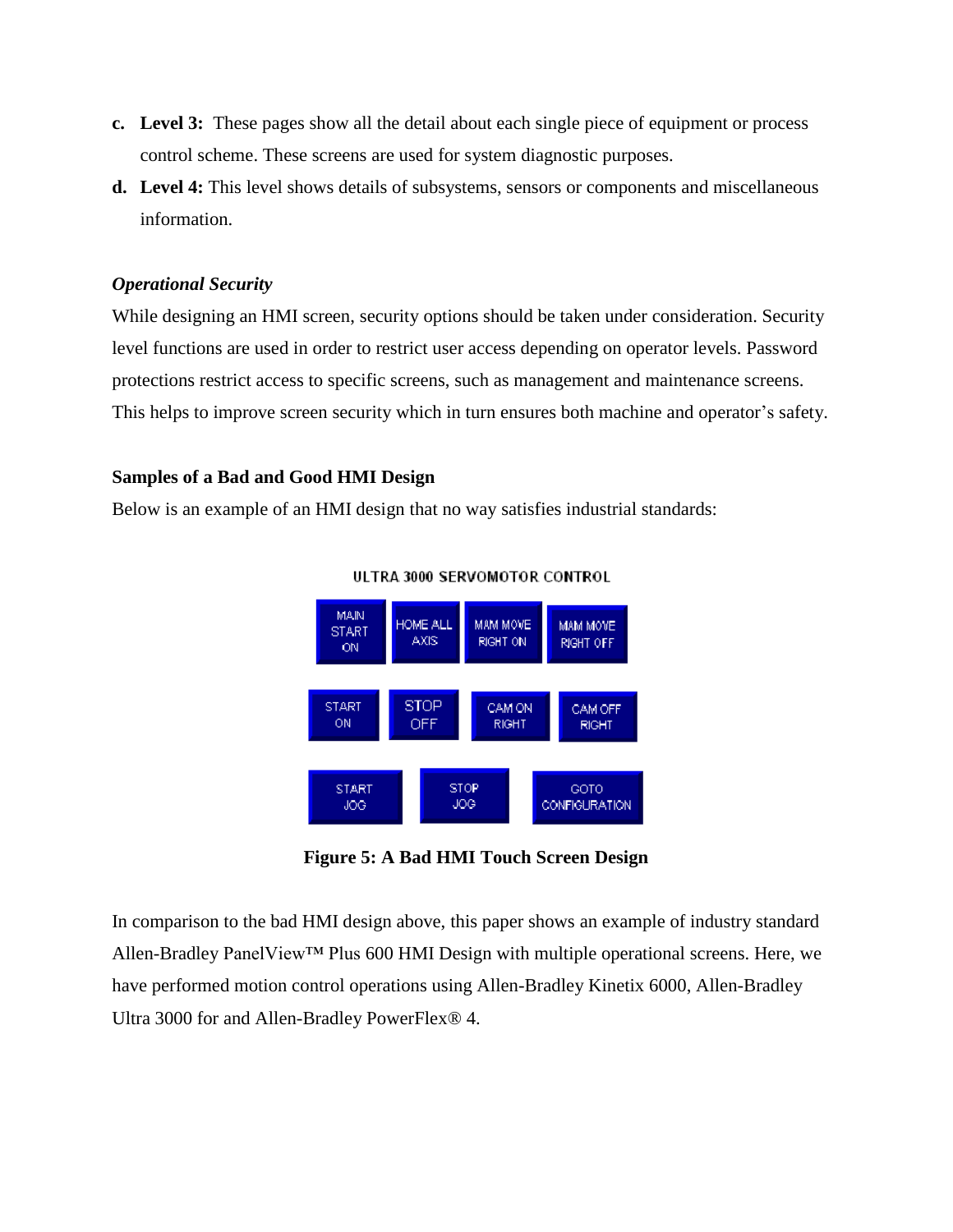

**Figure 6: Allen-Bradley PanelView™ Plus 600 HMI Main Screen**



**Figure 7: Motion Program Screen for Allen-Bradley PowerFlex® 4 Conveyor Control**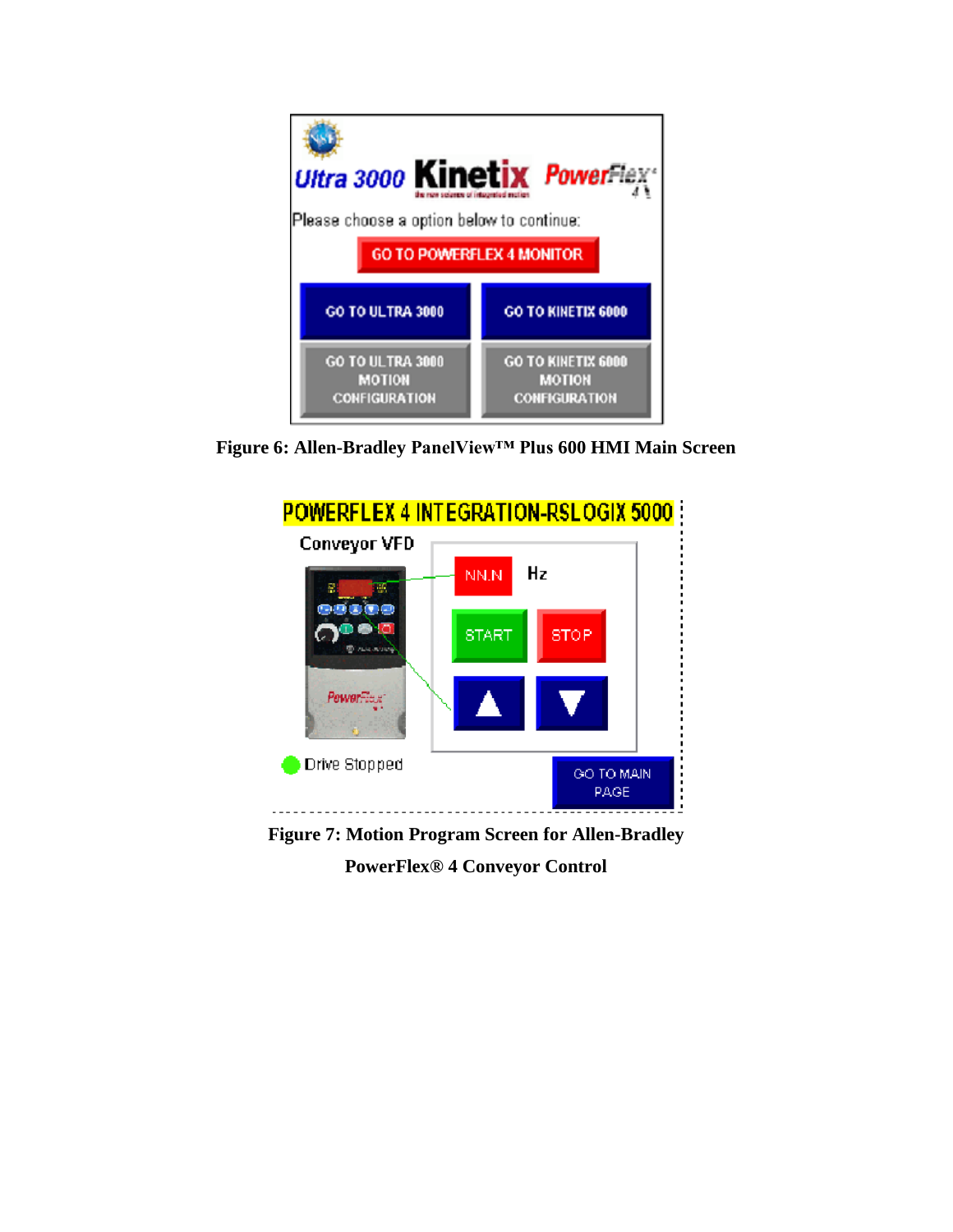|                                                          | <b>MOTION PROGRAMS ULTRA3000-MECHATRONICS LAB</b> |                    | ULTRA 3000 MOTION CONFIGURATION                  |
|----------------------------------------------------------|---------------------------------------------------|--------------------|--------------------------------------------------|
| PROGRAM A-GEAR-                                          | PROGRAM B-JOG                                     | PROGRAM C- CAM     |                                                  |
| PROG. A                                                  | PROG. B                                           | PROG. C            | $\# \# \#$<br>MOTOR ACC<br>REV/802               |
| <b>RUNNING</b>                                           | <b>RUNNING</b>                                    | RUNNING.           | ###<br>MOTOR DECC.<br><b>REV/6°2</b>             |
| SERVO DRIVES ENABLED<br><b>ENABLE</b><br><b>INITIATE</b> |                                                   |                    |                                                  |
| IGEAR LOCK I                                             | HOME ALL SERVOS                                   | CAM                | $\# \# \#$<br><b>RPM</b><br>MOTOR SPEED.         |
| GEARING RATIO                                            |                                                   | <b>MOTOR SPEED</b> | <b>CURRENTLY RUNNING</b><br>PROGRAM C-CAMMING.   |
|                                                          |                                                   |                    | IMPORTANT NOTE:                                  |
| $\#$                                                     | ###<br><b>RPM</b><br>JOG LEFT JOG RIGHT           |                    | ANY CHANGES TO MOTION PARAMETERS SHOULD BE MADE. |
|                                                          |                                                   |                    | WHEN THE MOTORS ARE NOT IN MOTION.               |
| <b>START</b><br><b>ALITO</b>                             | <b>STOP</b><br><b>MACHINE</b>                     | GO TO MAIN.        | GO TO MAIN                                       |
| MOTION.<br><b>MODE</b>                                   | <b>FAULTED</b><br><b>MOTION</b>                   | <b>PAGE</b>        | PAGE.                                            |
|                                                          |                                                   |                    |                                                  |

**Figure 8: Motion Program and Motion Configuration Screen for Allen-Bradley** 



| KINETIX 6000 SERVO CONTROL SYSTEM                      |                                      | <b>KINETIX 6000 MOTION CONFIGURATION</b>         |
|--------------------------------------------------------|--------------------------------------|--------------------------------------------------|
| SERVO DRIVES ENABLED                                   | HOME ALL SERVOS                      | ###<br>MOTOR ACC<br>RE1/8"2                      |
| <b>START</b><br><b>STOP</b><br><b>AUTO</b>             | MOTOR SPEED                          |                                                  |
| <b>MODE</b><br>MOTION I<br><b>MOTION</b>               | <i>*****</i><br><b>RPM</b>           | ###<br>MOTOR DECC.<br>RE1/8"2                    |
| <b>MACHINE</b>                                         | Kinetix                              | *****<br><b>RPM</b><br>MOTOR SPEED               |
| <b>FAULTED</b>                                         | the new science of integrated motion |                                                  |
| In Manual Mode use the buttons below to Start Indexing |                                      | <b>IMPORTANT NOTE:</b>                           |
| Motion on individual motors.                           |                                      | ANY CHANGES TO MOTION PARAMETERS SHOULD BE MADE. |
| AXIS 2<br>AXIS 3<br>AXIS 1                             | AXIS 4                               | WHEN THE MOTORS ARE NOT IN MOTION.               |
|                                                        | GO TO MAIN.<br>PAGE.                 | GO TO MAIN<br><b>PAGE</b>                        |

**Figure 9: Motion Program and Motion Configuration Screen for Allen-Bradley Kinetix 6000 Servo Control.**

## **Discussion of Results**

The example of industrial PanelView™ Plus HMI screens that has been included in this paper is laboratory experimental designs intended to show the important approaches needed for unambiguous operator understanding. The HMI in **Figure-5** is referred to as a bad design because it does not follow any industrial standard. For example, there is no color variation in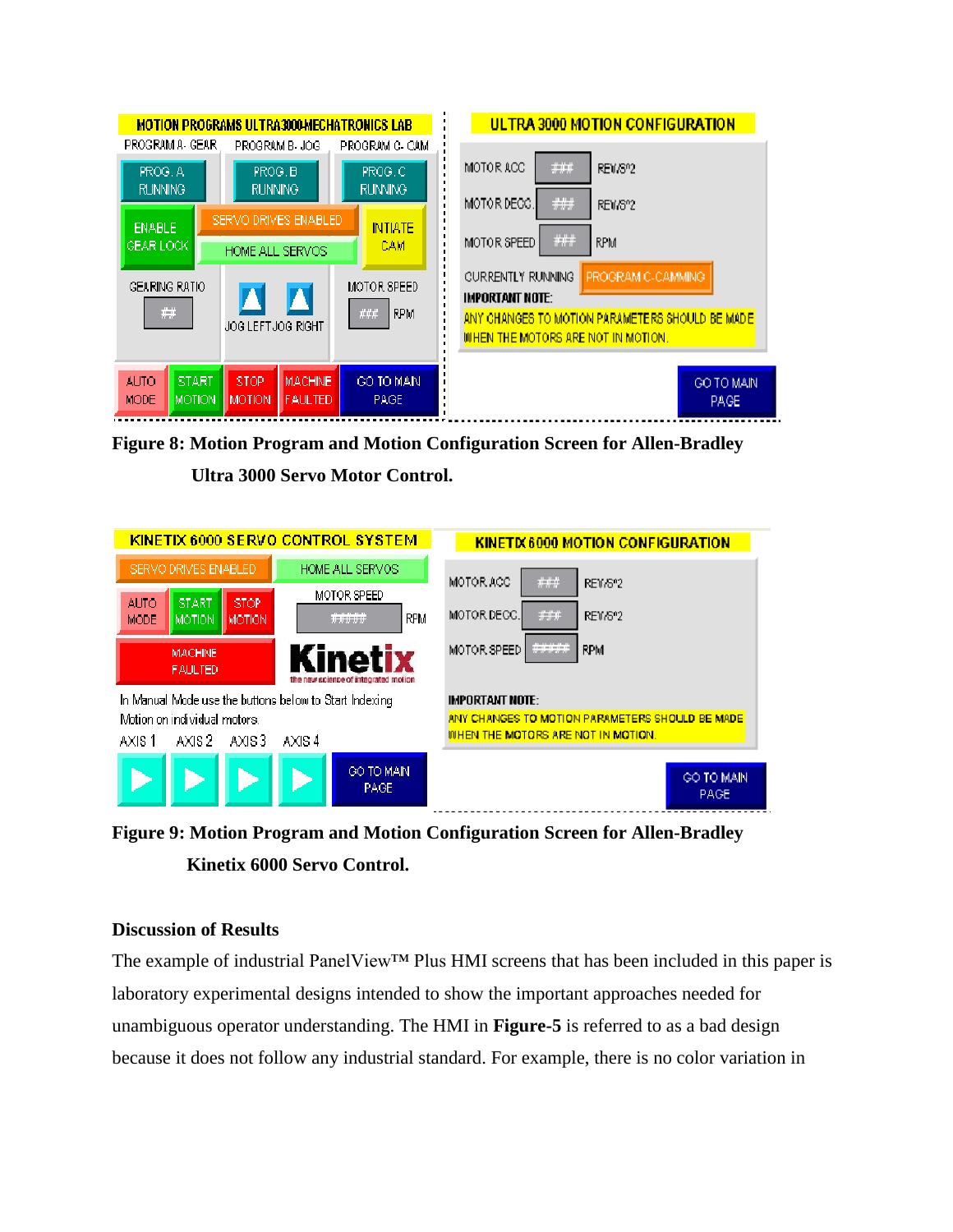buttons for indicating different actions, no main page providing overview of operations those are being performed; no color code has been maintained for start, stop and navigation actions.

On the other hand, in **Figure 6,** we can see an industrial standard HMI design starting with an overview page containing options for different types of motion analysis using Allen-Bradley Kinetix 6000, Allen-Bradley Ultra 3000 and Allen-Bradley PowerFlex® 4. This design enables an operator to obtain clear visual sense of different actions underneath each option. For example, if an operator goes to PowerFlex4 option he/she can successfully run or stop a conveyor with the **START** or **STOP** buttons indicated with appropriate color-code and easily readable labels. An operator can also vary the conveyor speed by only pressing the up  $(\triangle)$  and down  $(\blacktriangledown)$  buttons shown in the HMI screen. For the Allen-Bradley Ultra 3000 and Kinetix 6000, various motion statuses of servomotors are shown with values of different important parameters, such as motor speed, motor acceleration, gearing ratio etc. The screens have easily differentiable buttons with different colors and appropriate labels. In addition, proper instructions are also provided so that an operator understands which buttons should be used to achieve desired actions in different modes. In order to increase the operator friendliness, some more considerations are also taken into account such as present status of the buttons labeled with current actions, "blinking buttons" while a program is running in auto-mode, commented navigation buttons to switch to other pages for controlling other actions simultaneously while one program is running [e.g. changing servo motion program through Ultra 3000 while running conveyor with PowerFlex® 4].

## **Outcome for Student Learning**

The main focus of the discussions on this paper is to provide control system engineering students with fundamental concepts of designing HMI screens according to industrial standards. These basics will help them to develop understandings of more operator friendly approaches further when they intend to design touch screen controls for complex automated machineries. Here, Allen-Bradley PanelView™ Plus HMI screen have been used in the examples. However, these ideas are equally applicable for HMI design with any other types of touch screens.